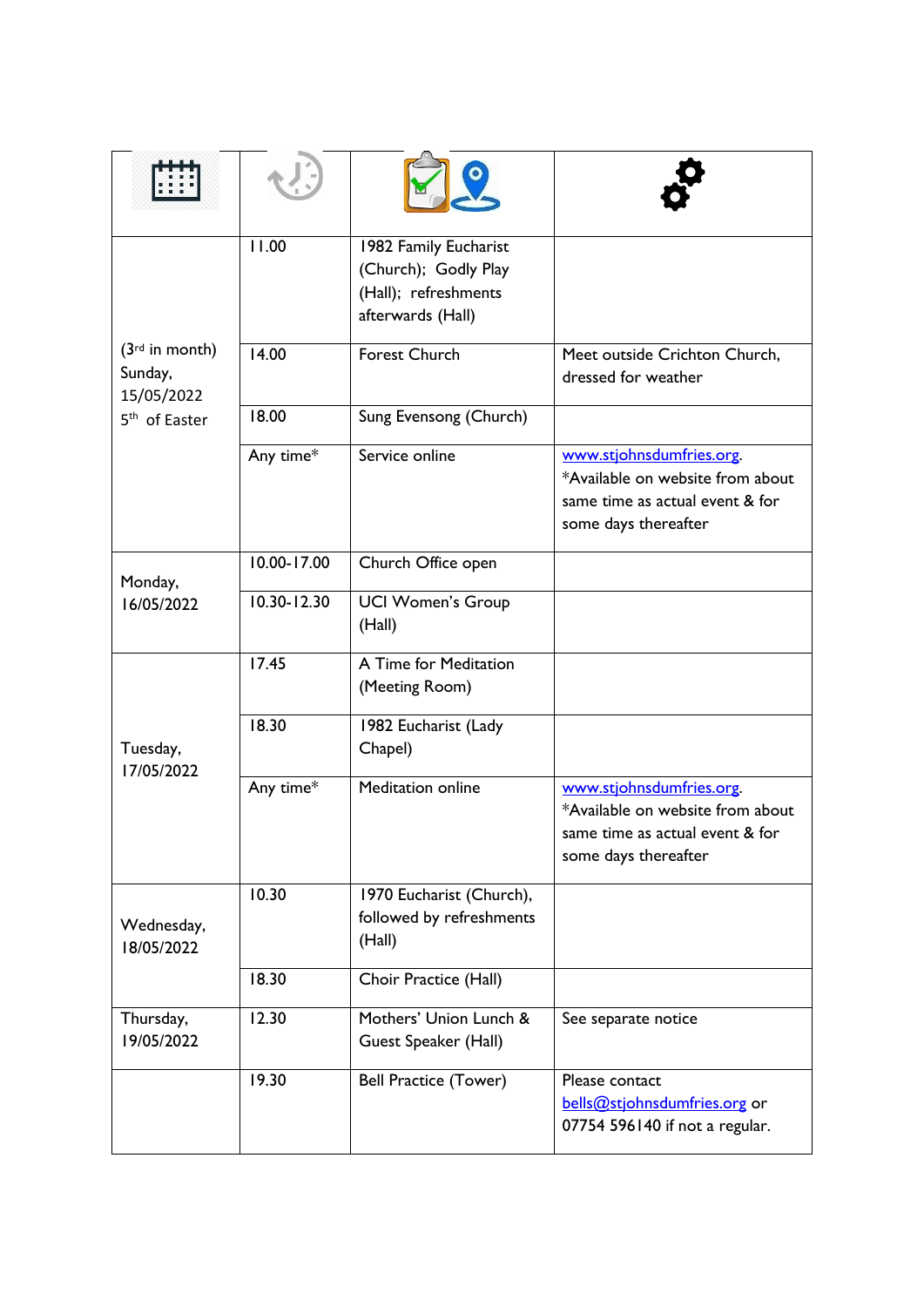| Friday,<br>20/05/2022                                                                                        | $10.00 - 17.00$ | Church Office open                                                                                             |                                                                                                                         |
|--------------------------------------------------------------------------------------------------------------|-----------------|----------------------------------------------------------------------------------------------------------------|-------------------------------------------------------------------------------------------------------------------------|
| Saturday,<br>21/05/2022                                                                                      |                 |                                                                                                                |                                                                                                                         |
| (4th in month)<br>Sunday,<br>22/05/2022<br>6 <sup>th</sup> of Easter.<br>Observed as<br>Aldersgate<br>Sunday | 09.15           | Sunday Worship:<br><b>Crichton Memorial</b><br>Church                                                          | Crichton Campus, Dumfries DGI<br>4ZZ                                                                                    |
|                                                                                                              | 09.30           | Holy Communion @<br>Maxwelton Chapel                                                                           | Just off B729 between Wallaceton<br>& Moniaive. DG3 4DX                                                                 |
|                                                                                                              | 11.00           | 1982 Family Eucharist<br>(Church); Godly Play<br>Activity Bags available;<br>refreshments afterwards<br>(Hall) |                                                                                                                         |
|                                                                                                              | 18.00           | Contemporary Worship<br>(Church)                                                                               |                                                                                                                         |
|                                                                                                              | Any time*       | Service online                                                                                                 | www.stjohnsdumfries.org.<br>*Available on website from about<br>same time as actual event & for<br>some days thereafter |

And, as always, if you need us, you can contact

- The Rector on 01387 254126 / 07487 653069
- / [rector@stjohnsdumfries.org](mailto:rector@stjohnsdumfries.org)

The Church Office on 07754 596140 / [pastadmin@stjohnsdumfries.org](mailto:pastadmin@stjohnsdumfries.org)

## **Post Covid Arrangements**

The common cup was re-introduced a few weeks ago. A few points to make in connection with that.

- o Receiving communion at the High Altar involves closer contact with others than we have become accustomed to in church. If you feel that, when moving between your pew and the High Altar, you wish to wear a mask, feel free to do so.
- o In any event the Vestry asks that we continue the practice of moving down the centre aisle and back up the appropriate side aisle.
- o You are reminded that receiving in one kind, i.e., only the bread, is a valid way of taking communion.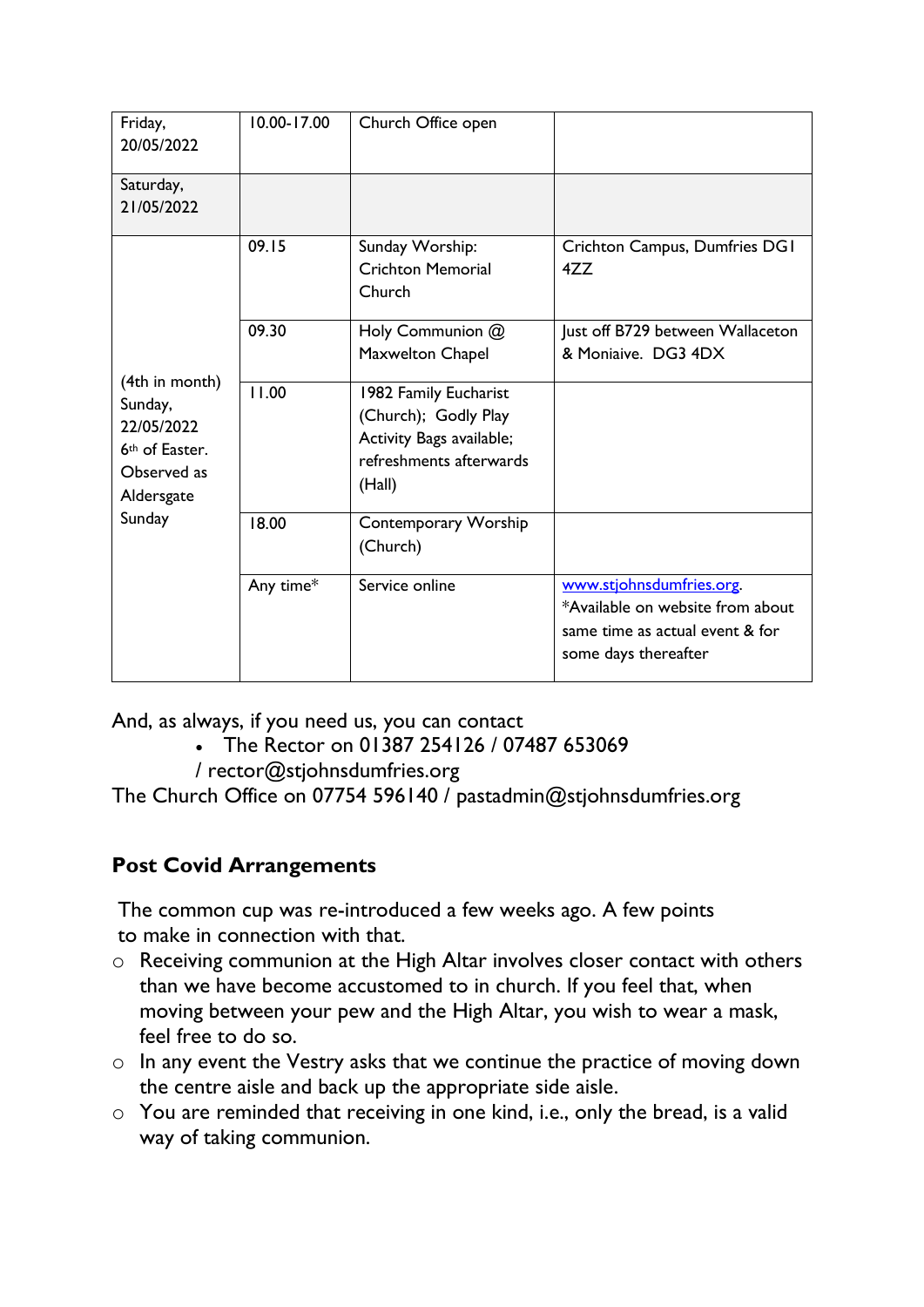o Dipping your wafer in the wine - known as Intinction - is now once again permitted, for those who wish it. Please be very sure, in that instance, to sanitise your hands thoroughly beforehand.

Finally, the church is now open once again throughout the day (approx. 10.30- 16.30) to visitors, and for private prayer and reflection.

**New Member of Clergy Team**: I am delighted to advise you that the Reverend John McHale, who led our Good Friday talks this year, will be joining us on our clergy team, beginning in June. John has been worshipping with us for about sixteen months on and off, dependent on whether he is needed by the bishop, to cover vacant charges. John's present work commitments restrict his involvement with us in the months of July and August, but thereafter he will be freer to conduct services on Sundays and midweek. John was a Roman Catholic monk for a number of years before teaching music in a Church of England School. His vocation to priesthood was recognised whilst teaching and he went on to Ordination in the Church of England and served for many years as a School Chaplain. We warmly welcome John onto our clergy team, and look forward to serving with him, and wish him every blessing in our midst. *Janice*

At the **MU meeting on 19th May**, Carolynne Sorrell will be giving a talk entitled My Day in Delhi – with flower arranging! This is the final change to our programme caused by Covid restrictions in January. Despite its name, MU is an inclusive organisation, supporting families and projects around the world. Anyone is welcome to come along - you do not have to be a mother, married, or even female. We will gather in the Hall from 12.30, with prayers at 12.45 and lunch at 1pm. Please bring your own sandwich lunch, and tea and coffee will be provided. MU members look forward to welcoming you.

**Advance Notice of the MU Summer Outing:** On Thursday 9th June, at 1.30 pm, we are visiting Ellisland, Robert Burns' farm just outside Dumfries. We will be given a tour of the farm, which will last about an hour and a half. We can try to soak up the many poems and songs he wrote there and admire Jean Armour's garden. Afterwards, we will have afternoon tea at nearby Friars' Carse, a beautiful country house hotel on the banks on the Nith, where we will all behave ourselves and not get into an inebriated state as Rabbie so famously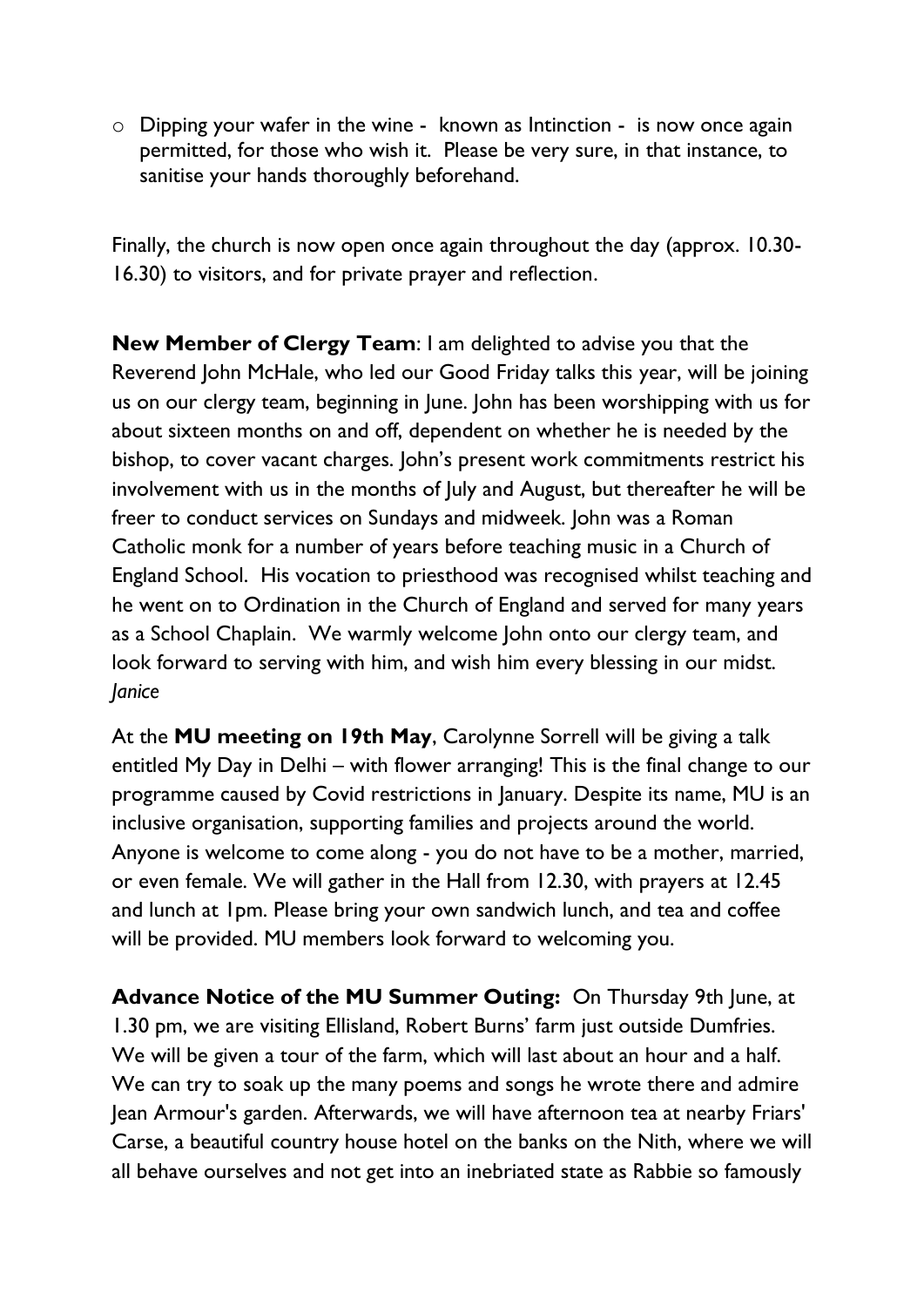did. The cost for the Ellisland tour and afternoon tea will be £17. Anyone who would like to join us on this outing, should contact Carolynne Sorrell, Kim Tofield or Lizanne MacKenzie. Lifts can be arranged, leaving St John's at 1pm. All welcome.

**Christian Aid Week 15-21 May:** generous donations have been made to Christian Aid's work in Ukraine but Christian Aid Week recognises the continuing need for support in many other parts of the world. This year the focus is on Zimbabwe and the problems climate change is already causing small farmers there. There is more information about the impact on individuals on the lit noticeboard at the back of church.

Although restrictions have eased since last year there will not be a return to the "traditional" house to house collection in most areas. You may receive an envelope through the door with a request to return it to a local point. If you do not receive one of those there is an envelope with these notices. If you would like to support Christian Aid's work please use the envelope for your donation and place it with the collection or hand it to Christopher Pierson-Harvey or myself.

We have a Just Giving page if you prefer to give on line: [https://giving.give](https://giving.give-star.com/online/christian-aid/dumfries-christian-aid-group-caw2022)[star.com/online/christian-aid/dumfries-christian-aid-group-caw2022](https://giving.give-star.com/online/christian-aid/dumfries-christian-aid-group-caw2022)

Any questions, please ask. *Margaret Morton*

As most of you will be aware, the second phase of the **electrical works** needed to comply with our insurance requirements was completed in the last week in April. Thank you to anyone who was inconvenienced by this for putting up with it! We are awaiting a replacement part for one of the automatic doors. Apart from that, the works are complete. Thanks to Peter Murray and his assistant, Danny, for all their work doing this. Mostly, what was done was replacement of cabling, so nothing will look much different. We have, however, replaced one or two things, notably one of the warm air curtains above the automatic doors, which has not worked for some time; also both wall mounted convector heaters in the Choir Vestry, which were on their last legs, and another one in the Meeting Room, which had ceased to work. These latter are largely similar to what they replaced. They are programmable, but it's probably simplest just to switch them on when you need them, and **off** again, when you no longer need them. Please remember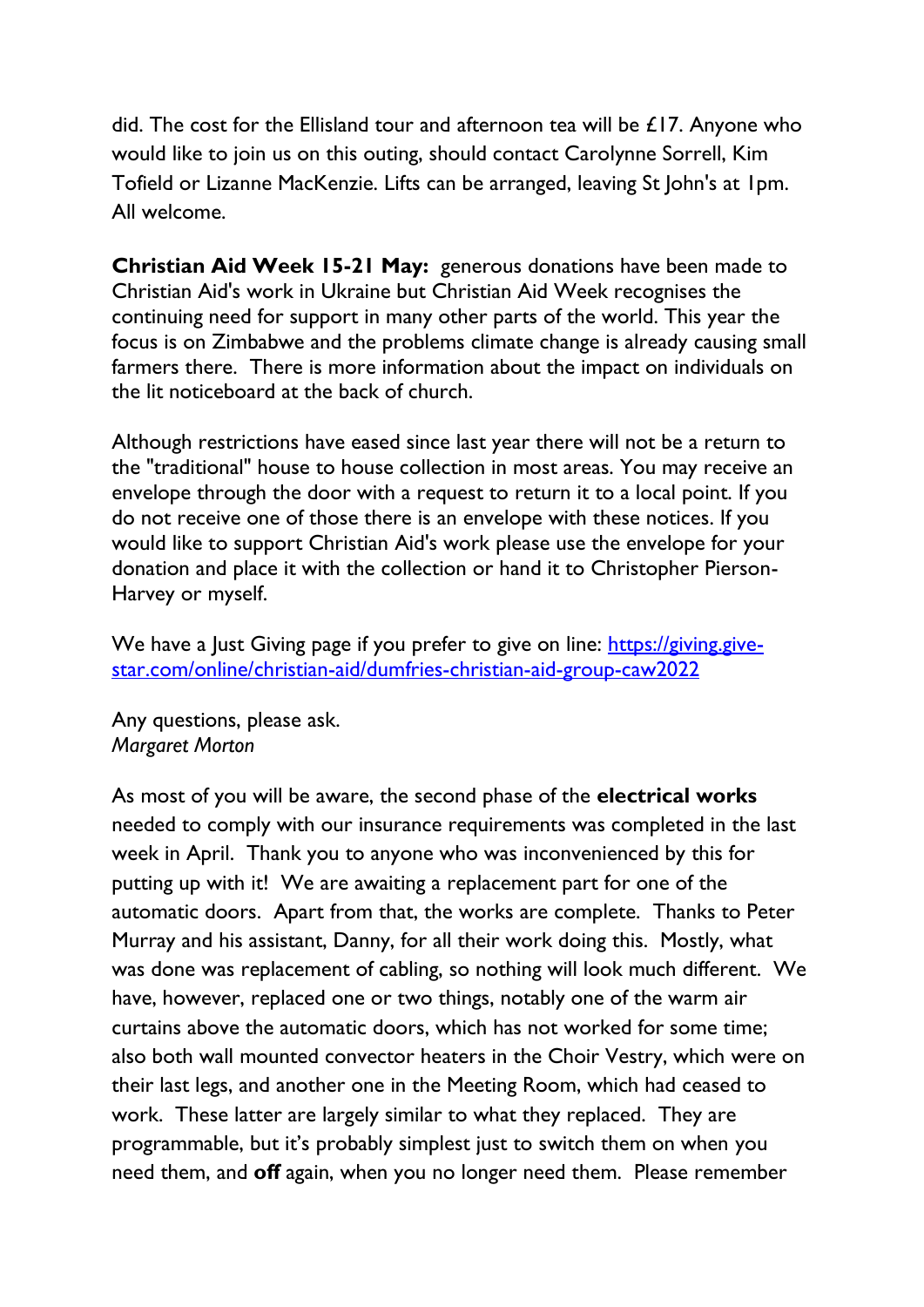to do this! Since they are new, they will smell a bit to begin with, but this is normal, and won't go on for long.

Just a reminder (to myself, as much as anyone else) please to ensure that the outer (car park) **door to the Hall** should be kept closed and, if you're the last person to leave, it should, please, be locked, both with the Yale and the mortice locks. Also, please be sure to check that the left- hand door (looking from the outside) is properly secured: both top and bottom bolts need to be in the holes and they usually need to be helped to do this. If those bolts aren't engaged, the doors can still be opened from the outside, even if locked. *David Kerr*

People are starting to ask about resuming our **programme of outings.** We need a **minimum of 10 people** (max 15) to make booking the minibus viable and, if you haven't been before, the bus is fully accessible (ie has a lift) and you'd be very welcome to come along. There have been suggestions of going to see the Viking Hoard in Kirkcudbright and there are plenty of other destinations, near (Threave) and far (Alnwick Castle, Dundee V&A…) we could do as well. The first two possible dates are **Saturday, 21st and/or Saturday 28<sup>th</sup>** May and I've put a sign up sheet at the back of the church, near the door to the Hall. Please indicate your preference(s) and we'll go with the most popular, assuming we get sufficient numbers. More dates will follow in due course. Bear in mind, also, that Thornhill Community Transport and Cairn Valley Community Transport are both participating in **Spring Fling** this year, over the Jubilee weekend, and covering all the studio tours throughout the whole of D&G. See<https://www.spring-fling.co.uk/whats-on/bus-tours/> for more info and to book. *David*

**Use of High and Nave Altars**: the Vestry has taken account of the views expressed at the recent Special General Meeting. It was unanimously concluded that to make the receiving of communion accessible to as many people as possible and to respect the sincerely held views of members of the congregation **both** altars would be used regularly; that the High Altar would be used at Christmas and Easter and that the Rector would have discretion, on rare and special occasions, to amend which altar was to be used.

- In summary:
	- o the Nave Altar will be used on the 1st and 3rd Sundays
	- o the High Altar will be used on the 2nd, 4th and 5th Sundays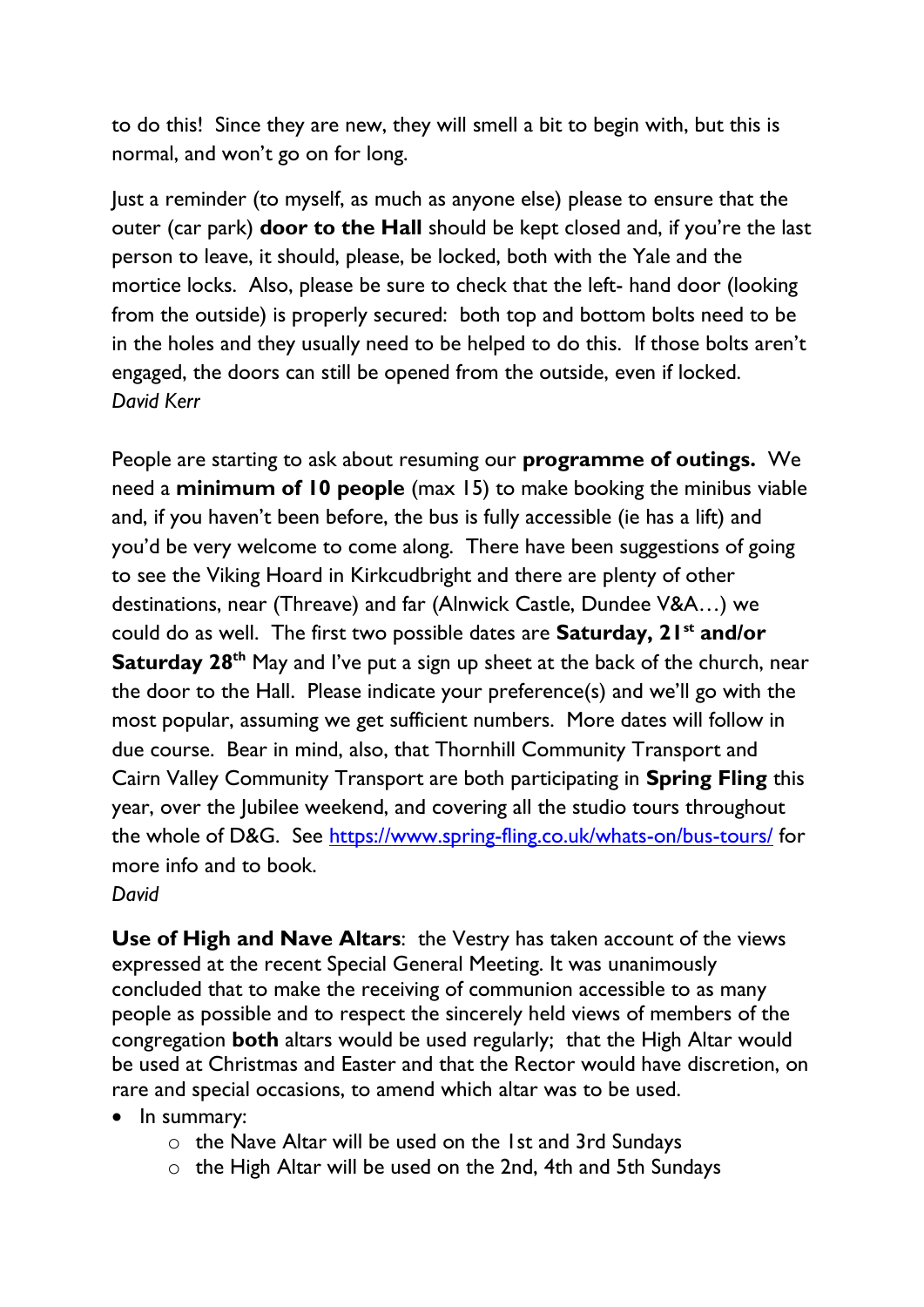- o the High Altar will be used at Christmas and Easter and
- o the Rector has discretion, on rare and special occasions, to amend that pattern.

The Vestry also took account of comments made about the administration of communion in both kinds at the Nave Altar and the need for a **slower pace**. This will be discussed with the Stewards, who will help to facilitate it.

**Protection of Vulnerable Groups:** the Diocese has approved the appointment of Billy Dewar-Riddick as the Co-ordinator of our arrangements for the Protection of Vulnerable Groups. We are grateful to him for undertaking this work on our behalf. If you have any matters of concern please approach him personally or by e mail, using [protection@stjohnsdumfries.org.](mailto:protection@stjohnsdumfries.org)

**Platinum Jubilee**: We are planning to mark the Jubilee with a **bring and share lunch** on Sunday the 5th June together with an exhibition of any memorabilia people may have from the 70 years of the Queen's reign- coronation mug, card to mark a wedding anniversary or 100th birthday etc. They will be on display in the locked showcases in the War Memorial Chapel. More details to follow.

## **Diocese of Glasgow and Galloway Administrative Assistant / Property PA to Dean**

A part time appointment is required for the Diocese of Glasgow and Galloway in the Scottish Episcopal Church, located in our attractive new Diocesan Centre. *If you're interested, please contact the St J's office, who can provide full details.*

## **Concert (part of D&G Arts Festival) in memory of Derek Rangecroft, RIP. –** >

*A Life In Music* - **Sunday 22nd May 2022** @ 3pm-5pm (with interval), at the Duncan Rooms, Easterbrook Hall, Dumfries. Part of Dumfries & Galloway Arts Festival.

- Tickets priced at £15 / under 26 £7.50
- 10% of ticket sales will be donated to Macmillan Cancer Care.
- Artists performing include soprano Claudia Wood (one of Derek's former pupils). Alex McQuiston (Director of Absolute Classics) and his pupil Will Archibald will perform as a cello duo. Dumfriesshire based pianist Katharine Durran will accompany the musicians.
- Tickets can be purchased online at Dumfries & Galloway Arts Festival.